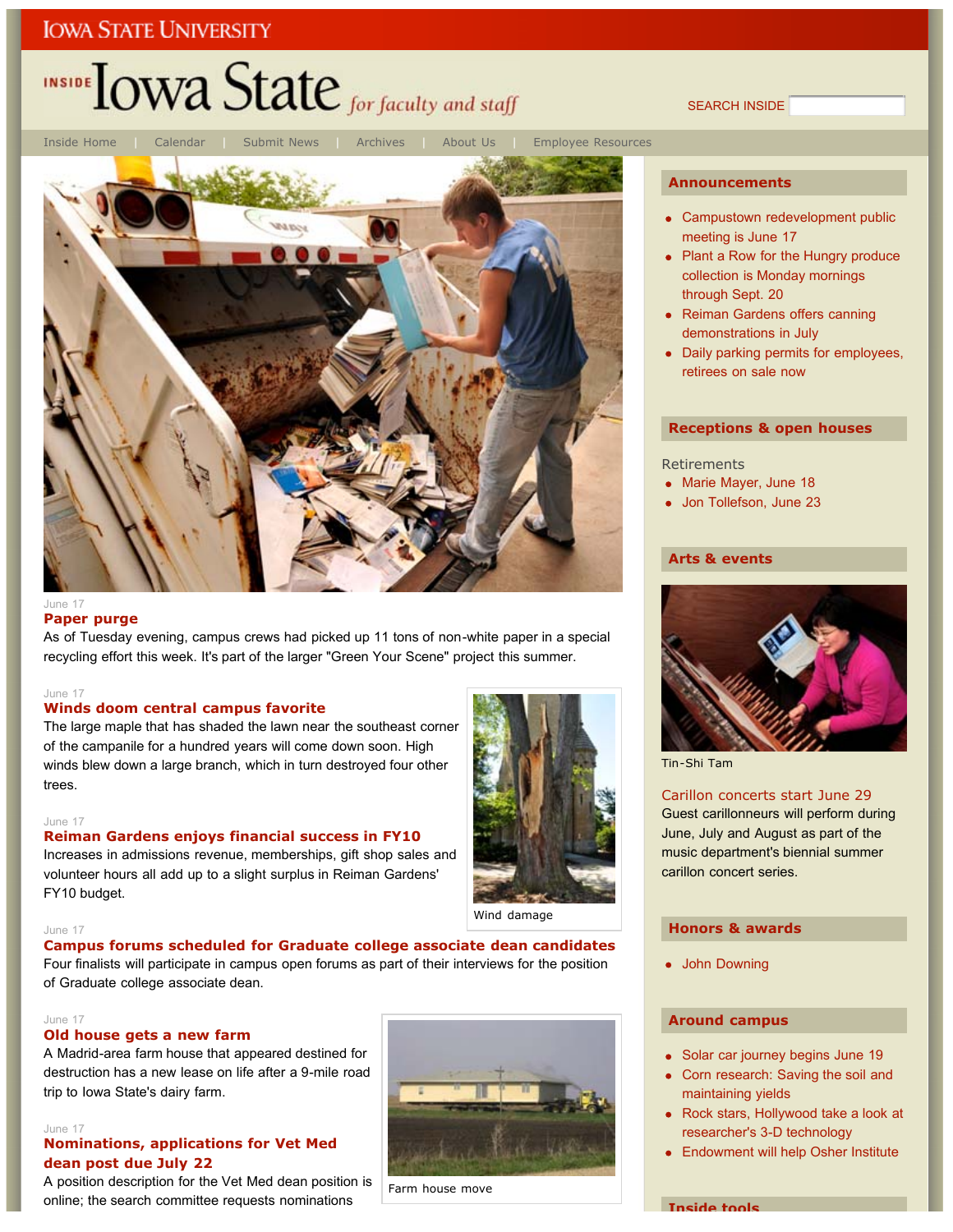Print this edition (PDF) RSS | Twitter

**Inside tools**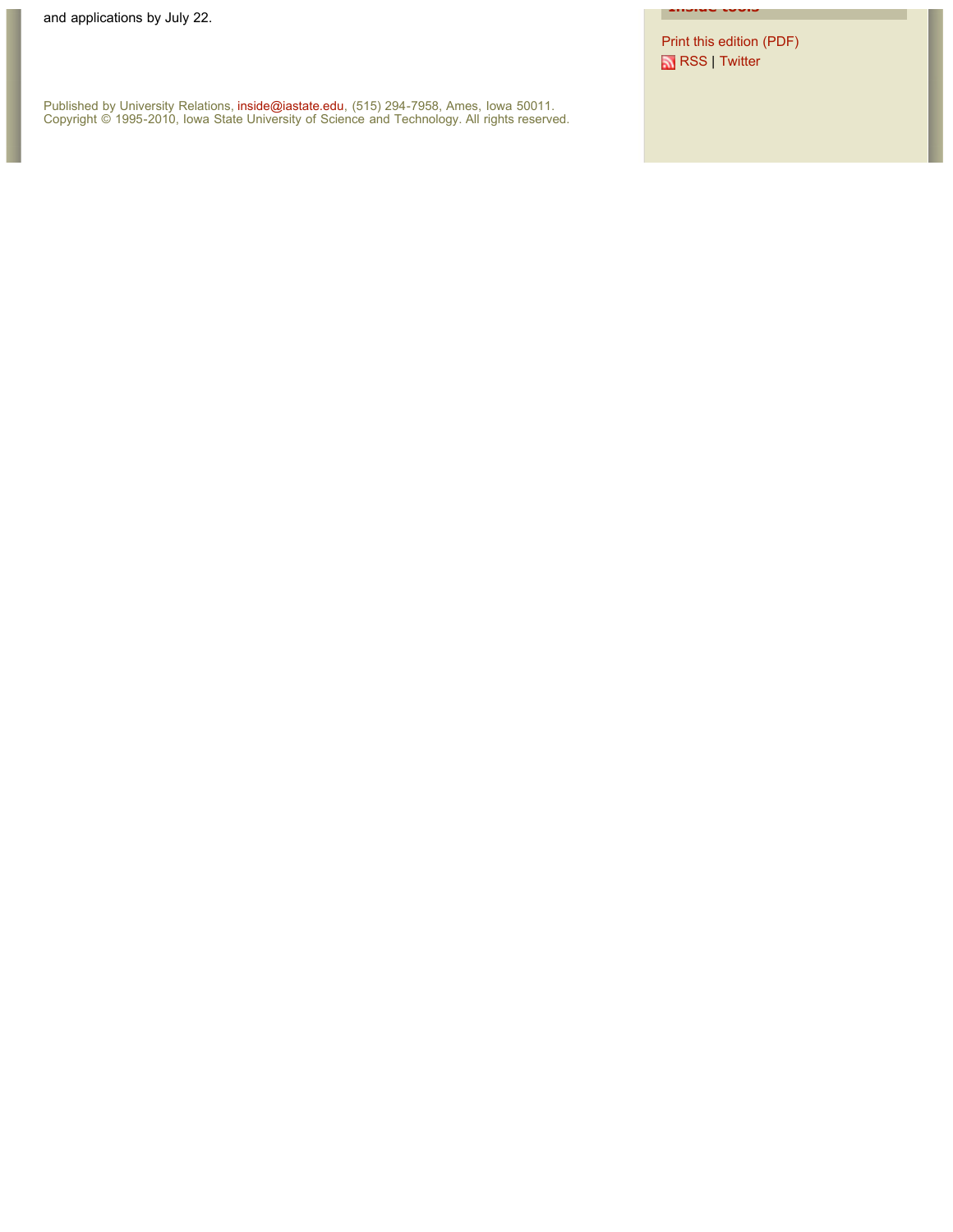# INSIDE **IOWA State** for faculty and staff

SEARCH INSIDE

June 17, 2010



## **Cleaner, greener offices**

Iowa State senior and seasonal employee Barrett Peterson empties a box of old catalogs from somewhere deep in Molecular Biology into a campus waste truck June 15 during a "Green Your Scene" collection of non-white paper items. By the end of Tuesday, campus crews collected an estimated 11 tons of mixed paper -- such as brochures, journals, phonebooks, books and posters - from 36 buildings. (By comparison, the university recycles about 10 tons of white paper each month.) They are hauling it to International Paper in Des Moines, where it will be recycled.

Two other components of this summer's Green Your Scene recycling effort -- electronics and paint -run through June 30 and July 30, respectively. *Photo by Bob Elbert*.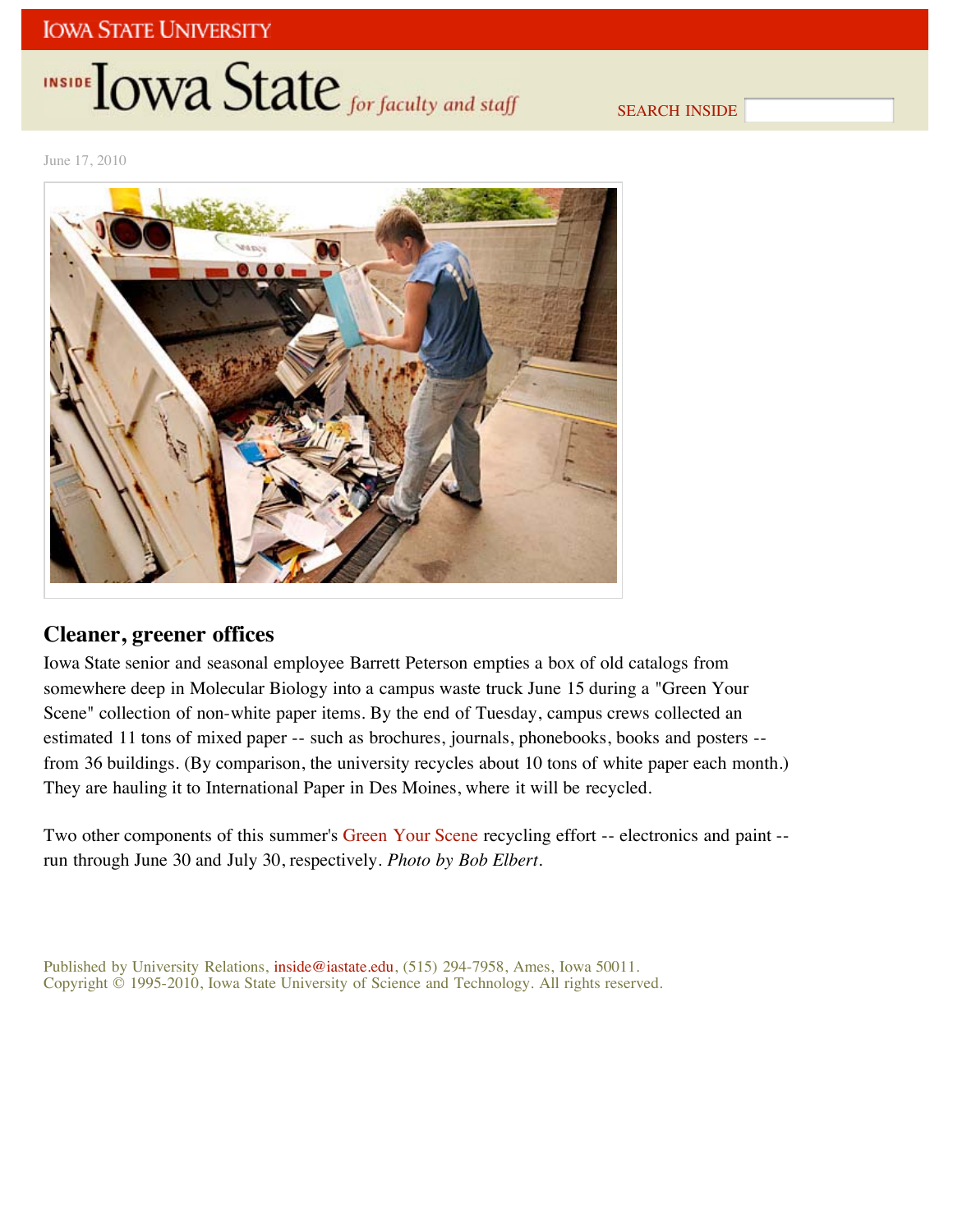# INSIDE LOWA State for faculty and staff

### SEARCH INSIDE

June 17, 2010

## **Winds doom central campus favorite**

The huge soft maple tree that has shaded the lawn near the southeast corner of the campanile for a hundred years or more will be coming down soon. High winds that swept through campus June 6 took down a large branch, which in turn destroyed two 40-foot Douglas fir trees, a 6-foot Douglas fir and a 4-foot magnolia tree.

The maple, which was 4.5 feet in diameter, as well as the other four trees, will be removed, said Les Lawson, manager of campus services. However, wet ground conditions and construction on Morrill Road are delaying removal at this time.

Once the trees are removed, the area will be replanted. Landscape architects already are at work on plans, Lawson said. *Photo by Bob Elbert*.

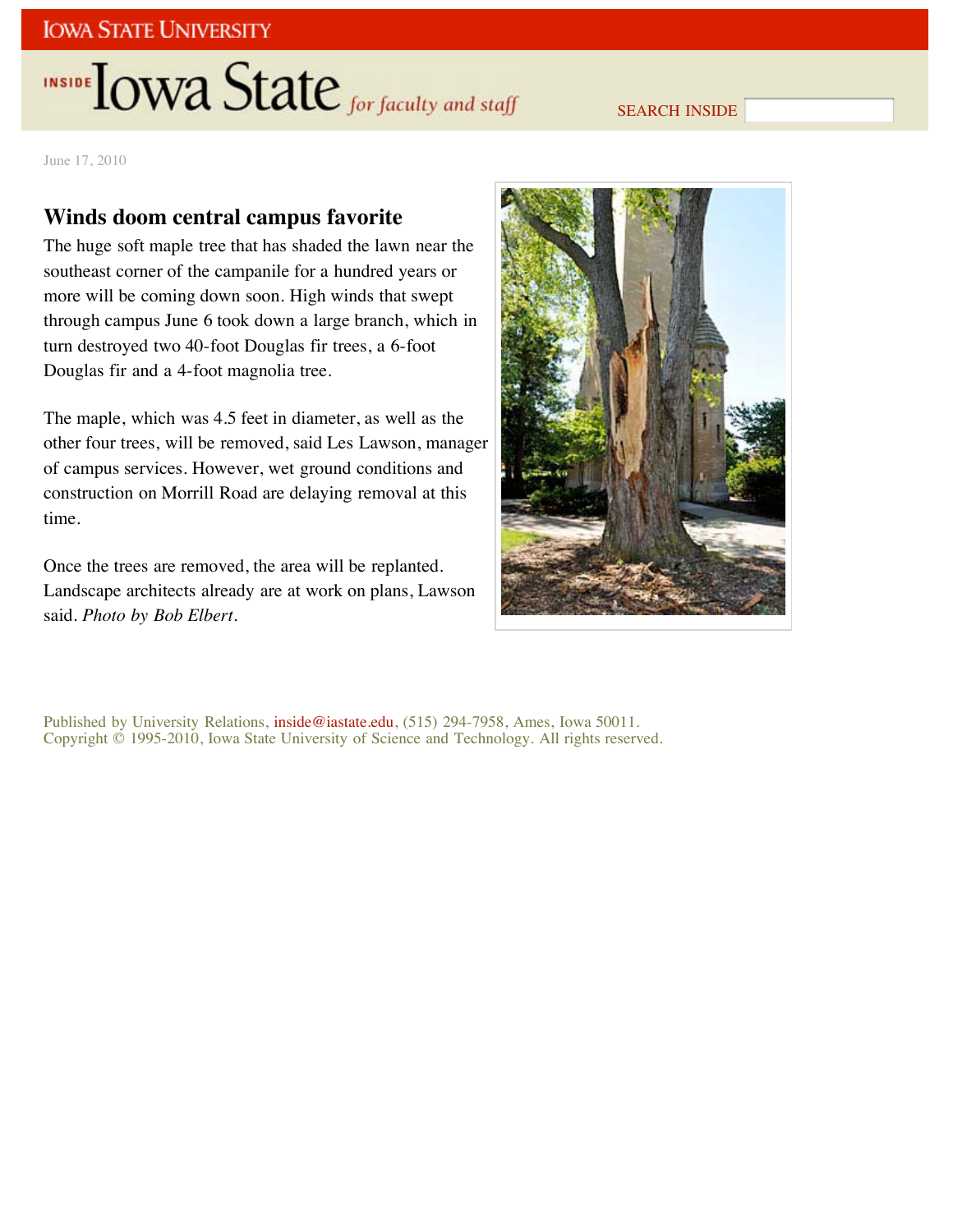# **INSIDE TOWA State** for faculty and staff

June 17, 2010

## **Reiman Gardens enjoys financial success in FY10**

As fiscal year 2010 winds down, Reiman Gardens announced this week that both its admissions and gift shop sales have set revenue records. So, even with a 40 percent reduction in university funding, the gardens balanced its budget and will end FY10 with a small surplus. Garden leaders attribute the successful year to four factors:

- The popular dinosaur and gnome displays sparked revenue increases from daily admissions and 200 new memberships. The displays bring many repeat visitors and create sponsorship opportunities for donors.
- Generous support and participation from members and volunteers have had a big impact. Volunteer hours increased and new membership materials and benefits increased this important income stream.
- Keeping the butterfly wing open during the winter proved to be a financial benefit. Attendance figures more than tripled over the winter, but there was no additional increase in labor because staff and volunteers handled all winter docent duties.
- Careful gift shop management has dramatically increased revenue. Gift shop income is projected to increase more than 55 percent this year.

### **Speaking of gnomes**

Gardens staff's call for additional "personalized" small gnomes last month for the gnome exhibition in the Stafford Garden resulted in 26 more gnomes painted or decorated by central Iowa community organizations and individuals. Those are being added to the exhibition as they arrive and join the original group of 24 gnomes.

The gardens also is selling raffle tickets for a chance to win a Fred Hoiberg gnome, sporting Hoiberg's No. 32 Cyclone basketball jersey. Tickets for the 65-pound concrete gnome are \$5 each or three for \$10; the drawing will be Aug. 27.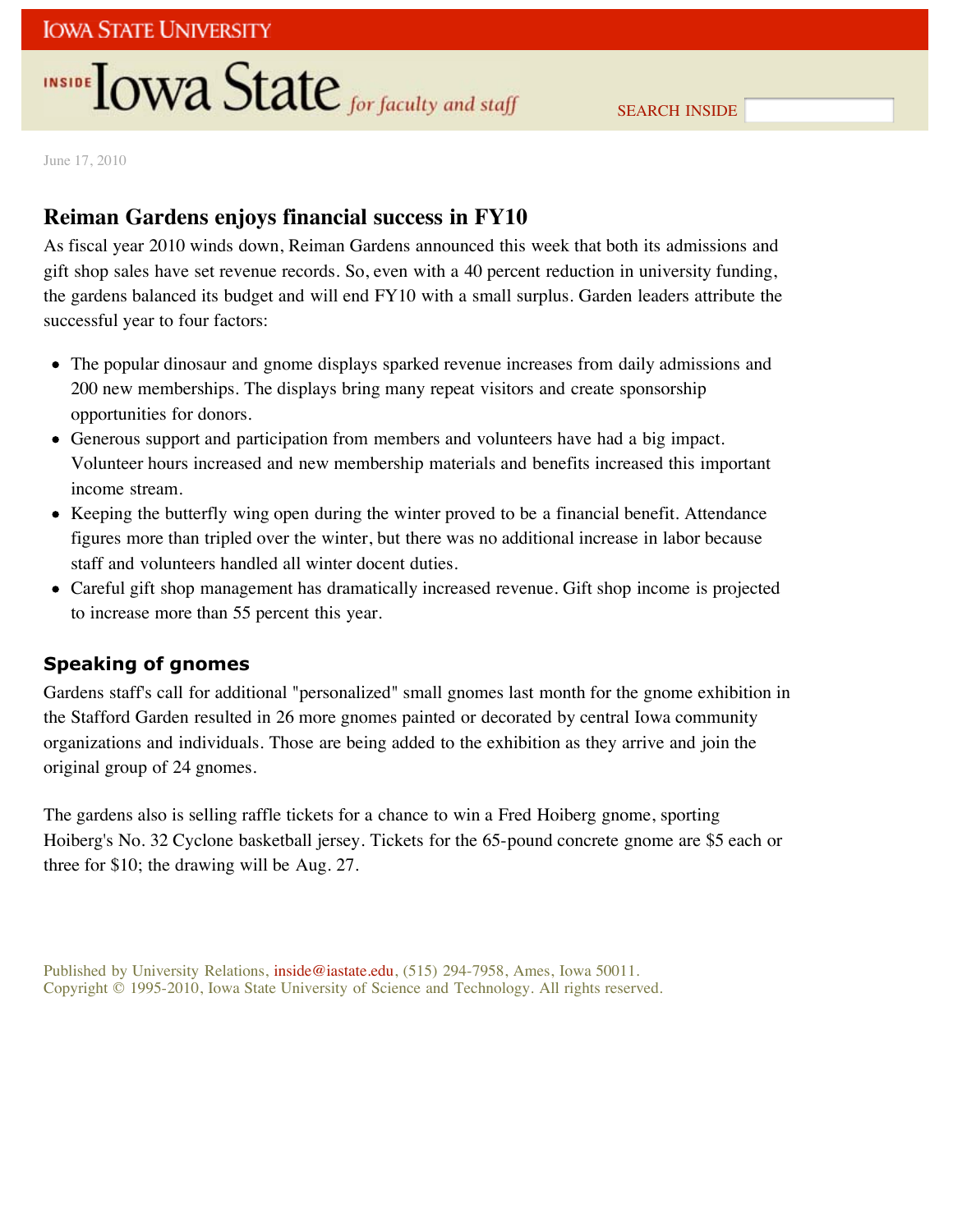# INSIDE **IOWA State** for faculty and staff

June 17, 2010

## **Campus forums scheduled for Graduate college associate dean candidates**

Four finalists have been named in the internal search for an associate dean in the Graduate college. Tenured ISU faculty are eligible for the part-time position, which begins July 1. Each finalist's interview will include an open forum in Pearson Hall. The candidates and their forum details are:

- Mack Shelley, University Professor of statistics and of political science, June 17, 10-11 a.m., 1105 Pearson
- Annette O'Connor, associate professor of veterinary diagnostic and production animal medicine, June 18, 3-4 p.m., 1105 Pearson
- Carol Vleck, associate professor of ecology, evolution and organismal biology, June 21, 10-11 a.m., 3157 Pearson
- William Graves, professor of horticulture, June 22, 10-11 a.m., 3157 Pearson

The associate dean is responsible for administration and management of the Graduate college and the Graduate college office. Responsibilities include implementing and managing the college's academic and operational policies, as well as budget and fiscal management.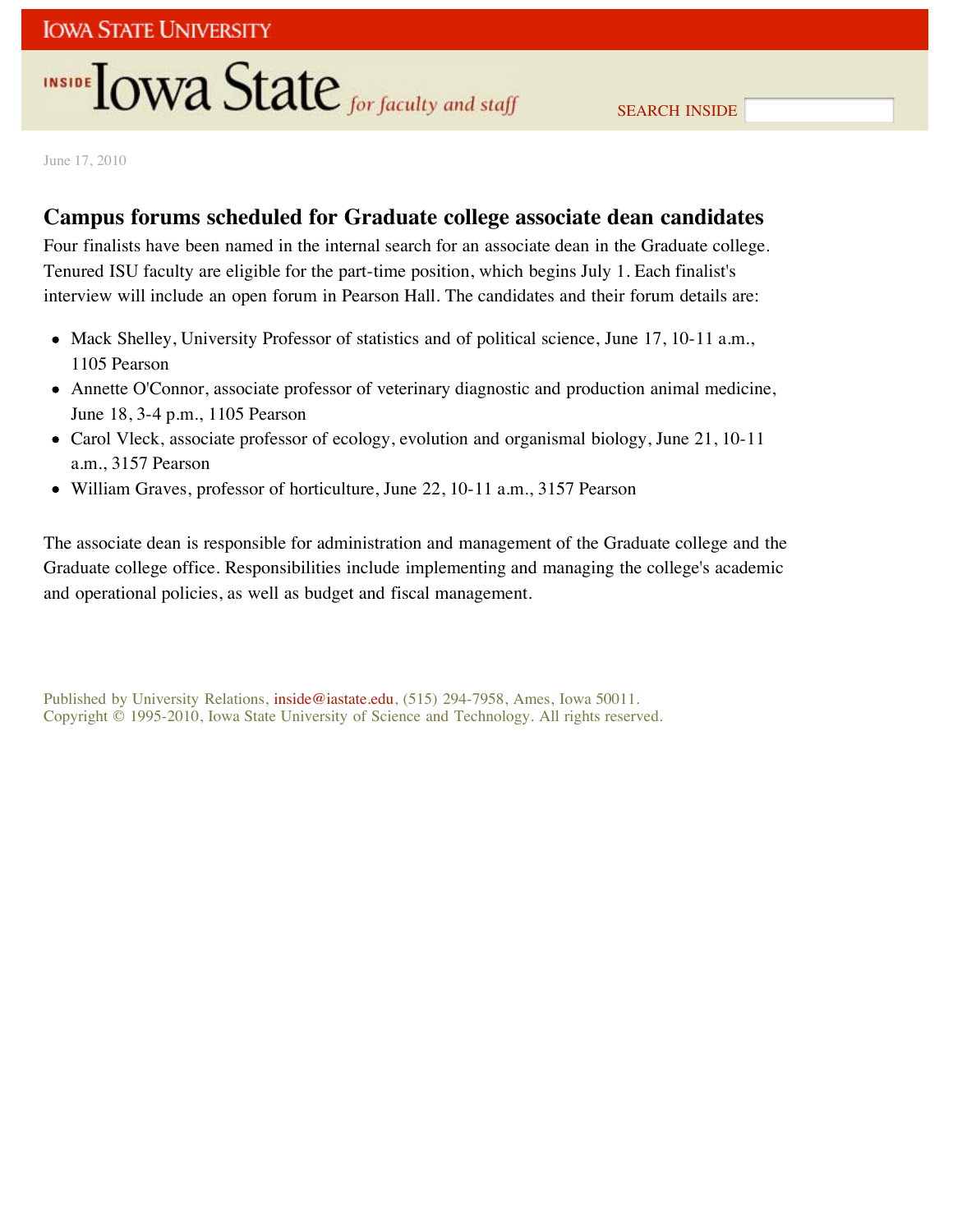## **INSIDE TOWA State** for faculty and staff

SEARCH INSIDE

June 17, 2010



## **Old house gets a new farm**

by Diana Pounds

A Madrid-area farm house that appeared destined for destruction has a new lease on life at Iowa State's dairy farm.

The 70s-era ranch house was home to a longtime tenant on a farm owned by the Committee for Agricultural Development (CAD), an ISU affiliate that produces seed originating from university research. When the tenant recently moved, officials considered tearing down the house, which needed considerable repairs.

Nine miles down the road, dairy farm officials needed a residence for an on-farm manager. Del Koch, executive director of CAD, and Mark Honeyman, animal science professor and coordinator of ISU research farms, started talking, and in late April, the old ranch house was atop a semitrailer en route to the new farm.

## **Several shades of green**

It's a green move in more ways than one. Honeyman estimates it would have cost some \$200,000 to build a modular home at the dairy farm. Pouring a basement, moving and renovating the old home will cost about \$140,000, leaving \$60,000 in savings. An added bonus is the old house's 2-car attached garage, something that was not in construction plans for a new home.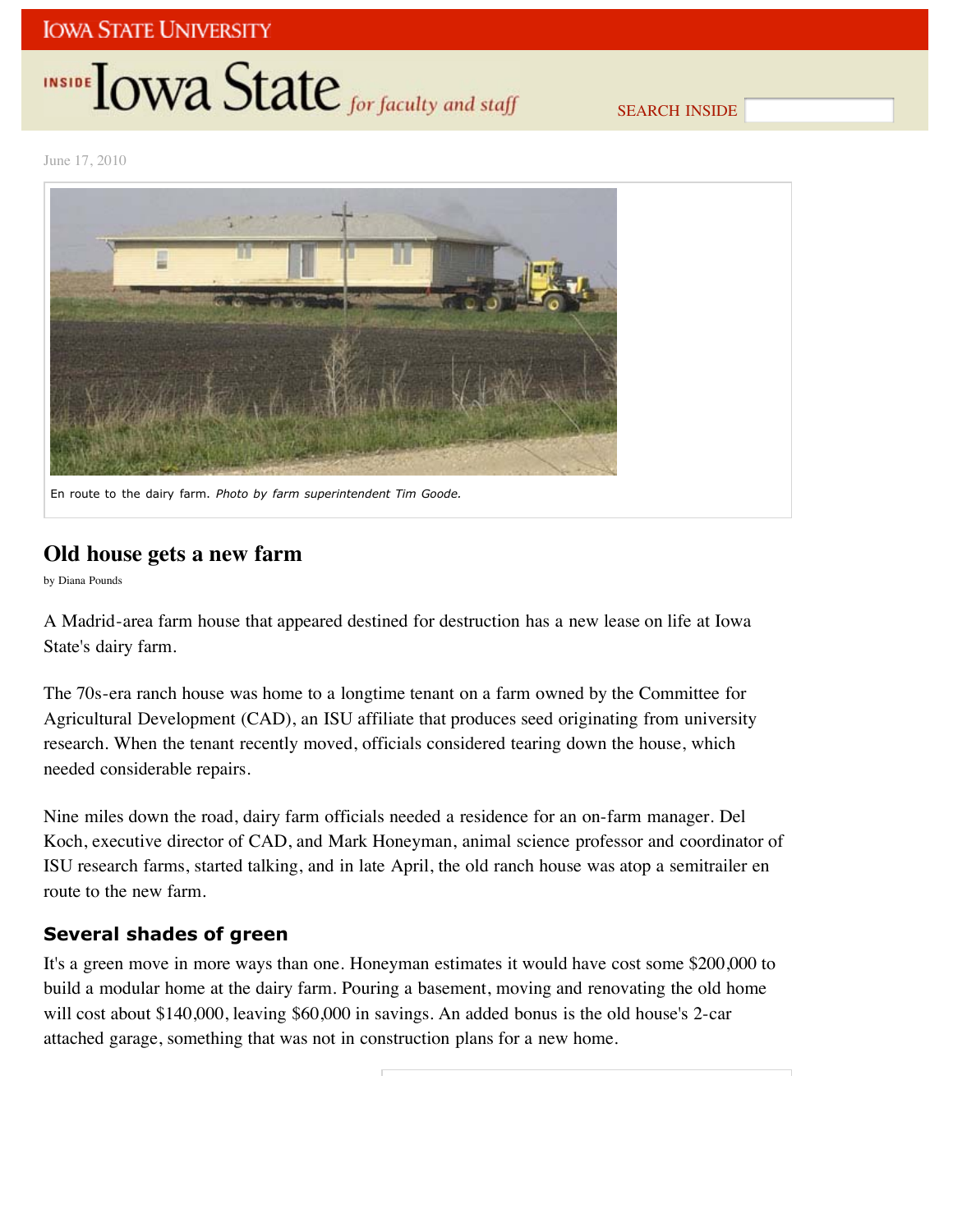ISU has something of a legacy of moving houses, Honeyman said. There used to be lots of residences on campus and through the years, many were relocated.

"We can't throw anything out," he said.



Atop a new basement, the house awaits renovations. *Photo by Bob Elbert.*

Published by University Relations,

inside@iastate.edu, (515) 294-7958, Ames, Iowa 50011.

Copyright © 1995-2010, Iowa State University of Science and Technology. All rights reserved.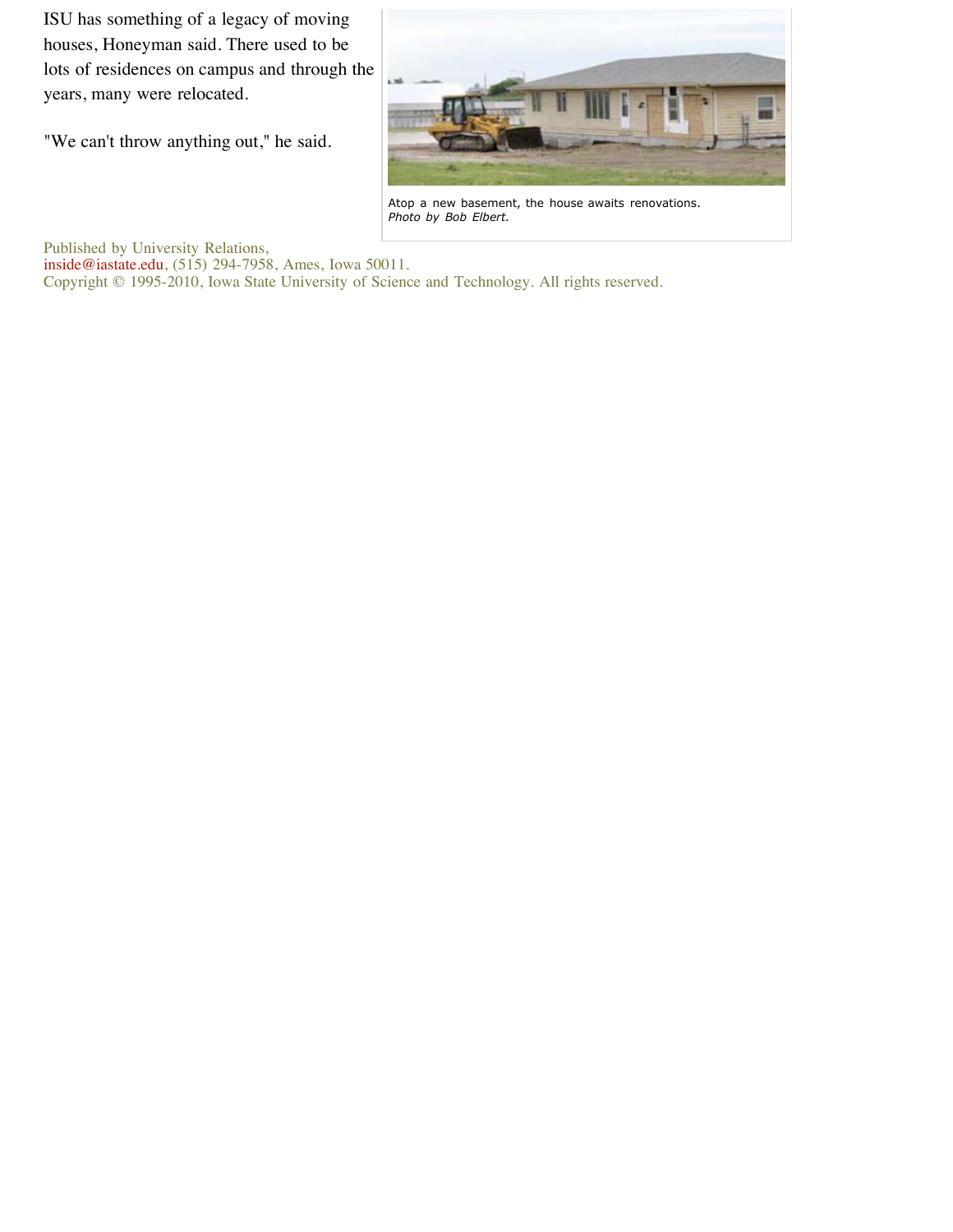# **INSIDE OWA State** for faculty and staff

SEARCH INSIDE

June 17, 2010

## **Nominations, applications for Vet Med dean post due July 22**

The search committee charged with finding the next dean of the Veterinary Medicine college encourages nominations and applications for the position by July 22.

A position description is available on the provost's search website. Nominations or comments about the search can be submitted to the committee at this same website, or by e-mail to vmdean@iastate.edu. Applications should be submitted on Iowa State's jobs website.

Business dean Labh Hira is chair of the search committee.

Final candidates likely will visit campus this fall. The intent is to have a new dean in place by Jan. 1, 2011, when dean John Thomson will retire from the post. Thomson will remain on the ISU faculty.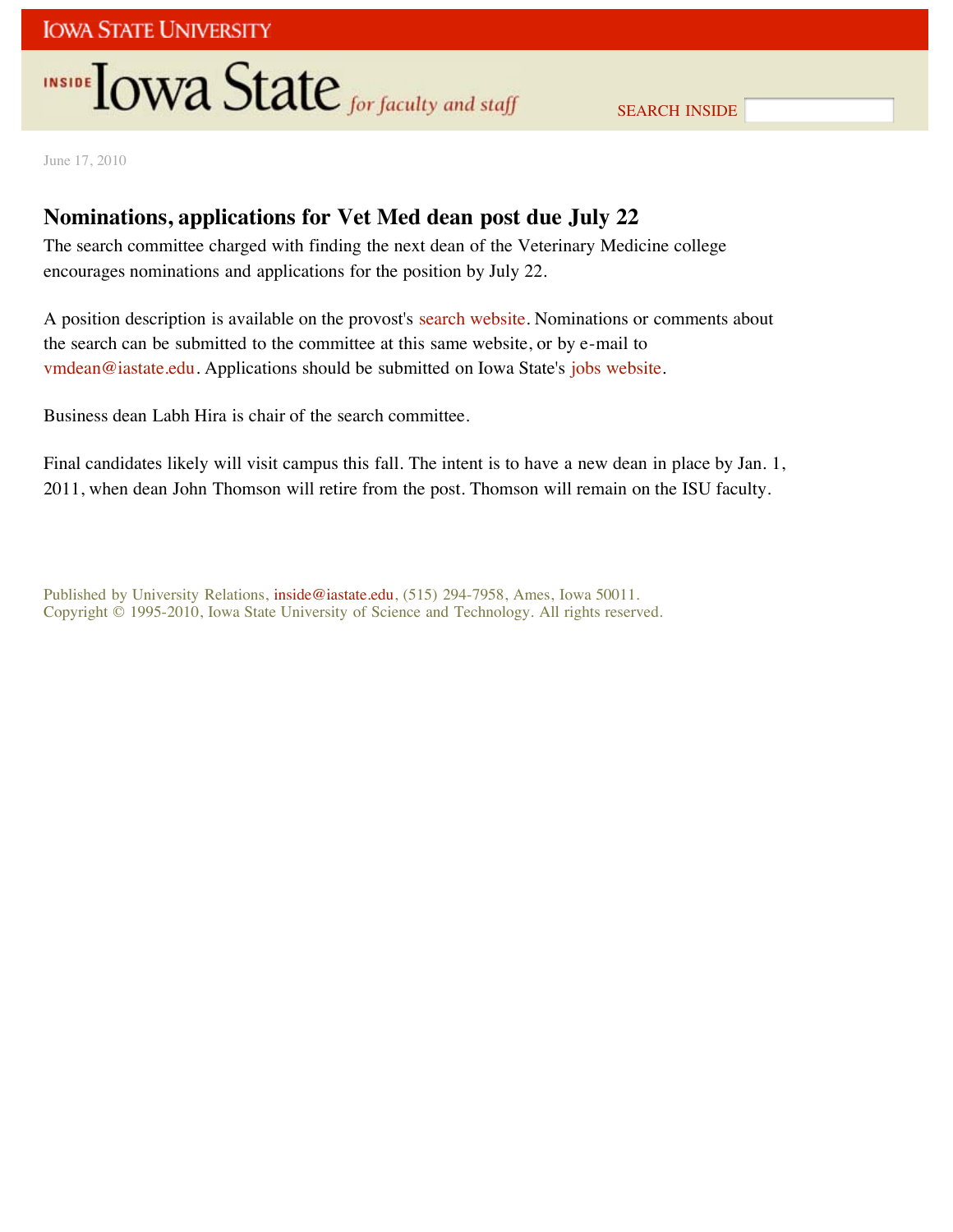# INSIDE **LOWA State** for faculty and staff

SEARCH INSIDE

June 17, 2010



## **Guest carillon concert series begins this month**

by Anne Krapfl

One of the music department's summer traditions -- a carillon concert series -- resumes this year, the fourth such series since 2001. A guest carillonneur will perform each month during June, July and August. ISU carillonneur and associate professor of music Tin-Shi Tam will conclude the series Sept. 12 when she is joined by the ISU percussion ensemble and brass quintet. Here's the lineup:

- June 29, 7 p.m.: Amy Johansen, university organist and honorary carillonneur at the University of Sydney, Australia
- July 27, 7 p.m.: Min-Jin O, professor of music and carillonneur at Hyechon University, Daejeon, South Korea
- Aug. 17, 7 p.m.: Jeremy Chesman, associate professor of music and university carillonneur at Missouri State University, Springfield

### **About carillons**

- Range in size from 23 to 77 bells (ISU's has 50)
- Carillon music is written for the hands and feet
- *The Bells of Iowa State* CD, released 2004
- *Inside* feature story: Tin-shi Tam
- Sept. 12, 3 p.m.: Tam, with the ISU Percussion Ensemble and ISU Brass Quintet

Each concert will last about 45 minutes. More information about the performers and the music programs they will play is online.

Free campanile tours will begin immediately after each concert. Meet at the base of the campanile.